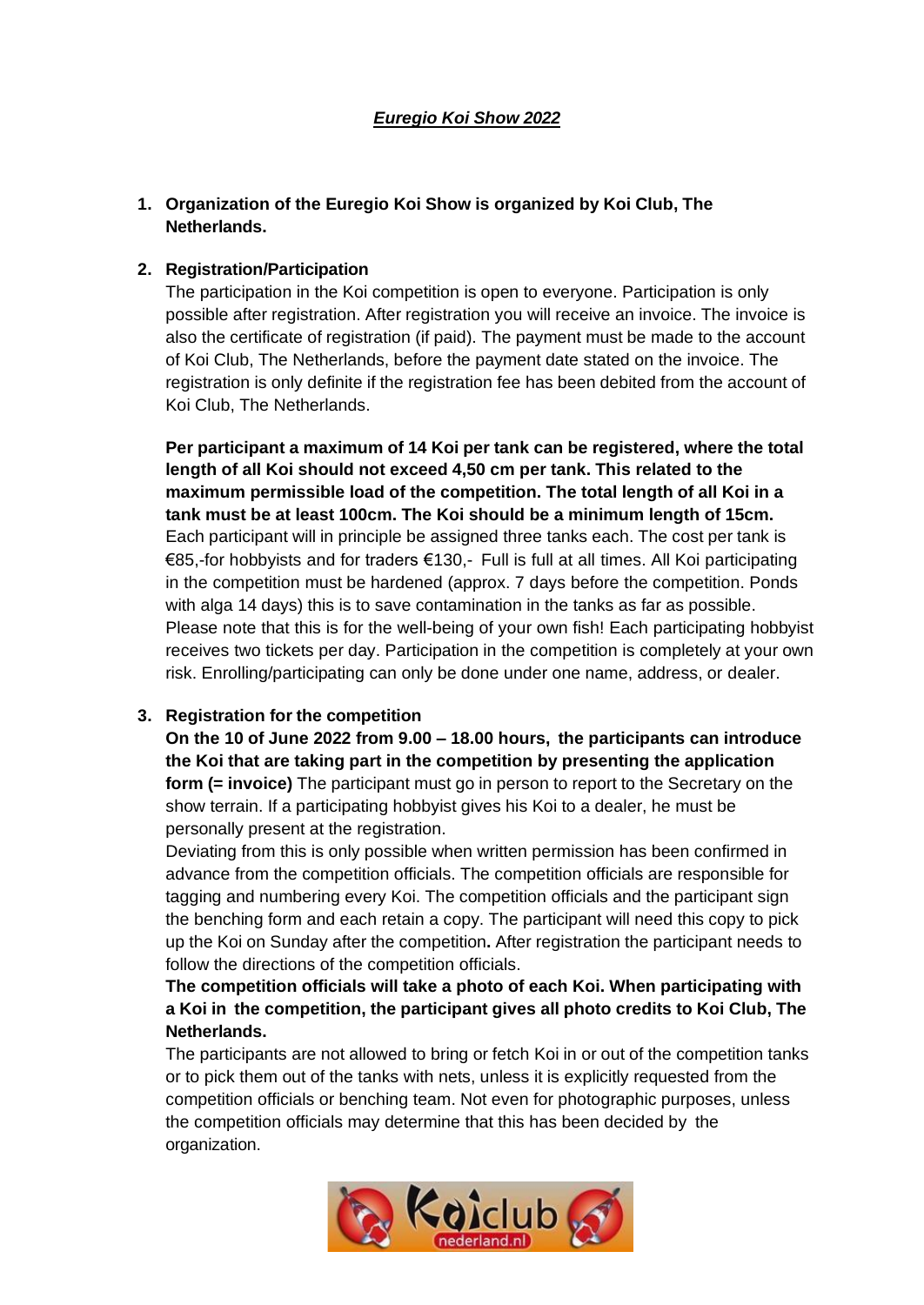**A Koi from size 6 and bigger will only be placed in and out of the tank by the owner, but under the supervision of the benching team.**

**4. Benching:**

Sick Koi will be excluded from participation in the competition and will needed to be returned. The same applies if you have more than 4m Koi per tank. Paid entry fees will not be refunded.

The Koi are classified in the following varieties and classes:

**Varieties:**

Kohaku

Sanke Showa

Utsurimono

Bekko

Asagi / Shusui

Goromo / Goshiki

Tancho (Go-Sanke, incl. Doitsu en Ginrin)

Kinginrin A (Go-Sanke)

Kinginrin B (Non Go-Sanke)

Kawari Muji(mono) (alle eenkleurige Kawarimono zoals Chagoi, Soragoi en Benigoi)

Kawari Moyo(mono) (alle meerkleurige Kawarimono)

Hikari Muji(mono) (incl. Kin Matsuba, Gin Matsuba)

Hikari Moyo(mono)

Hikari Utsuri(mono)

Doitsu A (Go-Sanke)

Doitsu B (Non Go-Sanke)

GO-SANKE = variëteiten KOHAKU, SANKE en SHOWA

NON GO-SANKE = alle overige variëteiten

#### **Classes:**

- $1:$  > 15 20 cm  $2: > 20 - 30$  cm  $3: > 30 - 40$  cm  $4: > 40 - 50$  cm  $5: > 50 - 60$  cm  $6: > 60 - 70$  cm  $7: > 71 - 80$  cm
- $8: > 80 >> cm$

## **5. Judging**:

The jury will start by choosing the Grand Champion and the Supreme Champion and approval of the Jumbo Champion (largest Koi of the competition). These three Koi will no longer compete for other prices.

After that, the jury will give a first and second prize for each variety/class, but will retain the right to grant no price in the case of insufficient quality.

Next, the jury will choose the Champion in size for each class and the Champion in variety of all sizes for each variety.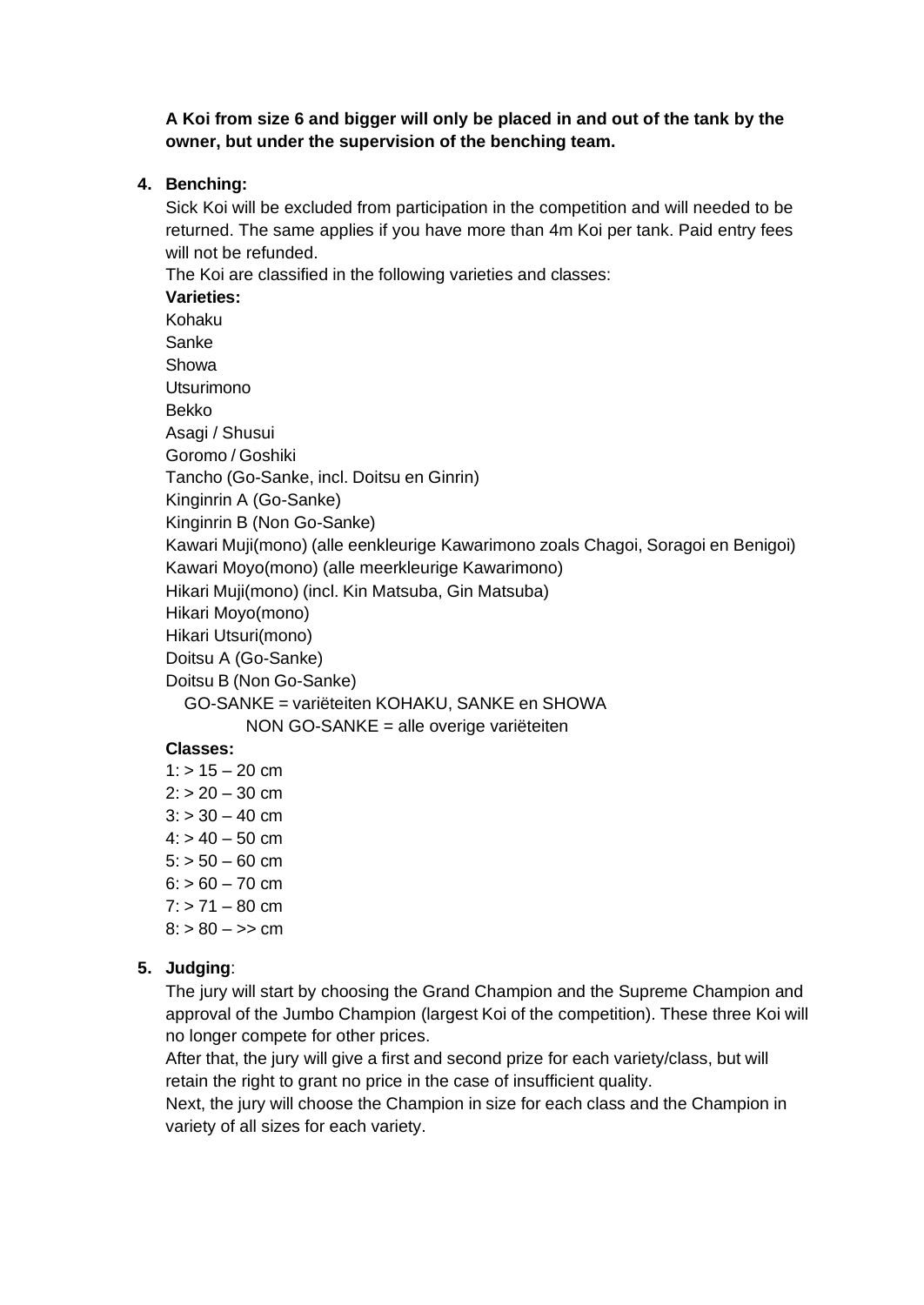The following other prizes will be awarded: Grand Champion A (Go-Sanke) Grand Champion B (Non Go-Sanke) Supreme Champion Jumbo Champion (size 7 en 8) Mature Champion (size 7 en 8) Adult Champion (size 5 en 6) Young Champion (size 3 en 4) Baby Champion (size 1 en 2) Senior Tategoi (size 4, 5 en 6) Junior Tategoi (size 1, 2 en 3) Most Unique

In addition, a variety of foreign friendship prizes will be shared out. It is possible that the competition officials, where appropriate and in consultation with the members of the jury, can be distributed otherwise. We aim to announce the prize winners on Saturday afternoon or as soon as possible and this will be displayed on the boards behind the tanks.

**The awards ceremony will be on Sunday, June 11, 2022 about 14:30.**

### **6. End of competition:**

After the award ceremony the competition officials will announce when the debenching will begin. During de-benching the participant will, upon presentation of the application form, receive back their Koi. Only upon presentation of the application form, will competition officials release the Koi! It is prohibited to remove the Koi out of the tanks before the awards ceremony has ended. If participants do so, they are indefinitely excluded from Koi competitions by Koi club, The Netherlands. Participants must collect their Koi on Sunday, June 11, 2022.

Exception to this rule is only possible with a written agreement from the competition officials. This should be requested before the show. For organizational reasons there will be no more automatic water renewal from Sunday June 11th 2022, at 19:00pm. After the end of the benching the owner is solely responsible for the care and supervision of their Koi.

#### **7. General**

The competition officials may at any time, decide to deviate from the rules of procedure. In some cases, where the rules and procedures are not clear, the officials will decide.

Koi Club, The Netherlands reserves the right to refuse hobbyists or traders taking part in the Koi competition, without giving any reason. Koi Club, The Netherlands is not liable for damages, however arising, on participating Koi. Photos of participating Koi can be used for publishing purposes.

Traders are (also hobbyists) engaged in trade/sale of Koi or related articles (whether or not registered in/at the Chamber of Commerce). **Hobbyists are advised against this.**

Participants are not allowed to advertise in any form whatsoever, applying to the tanks or depositing in the water.